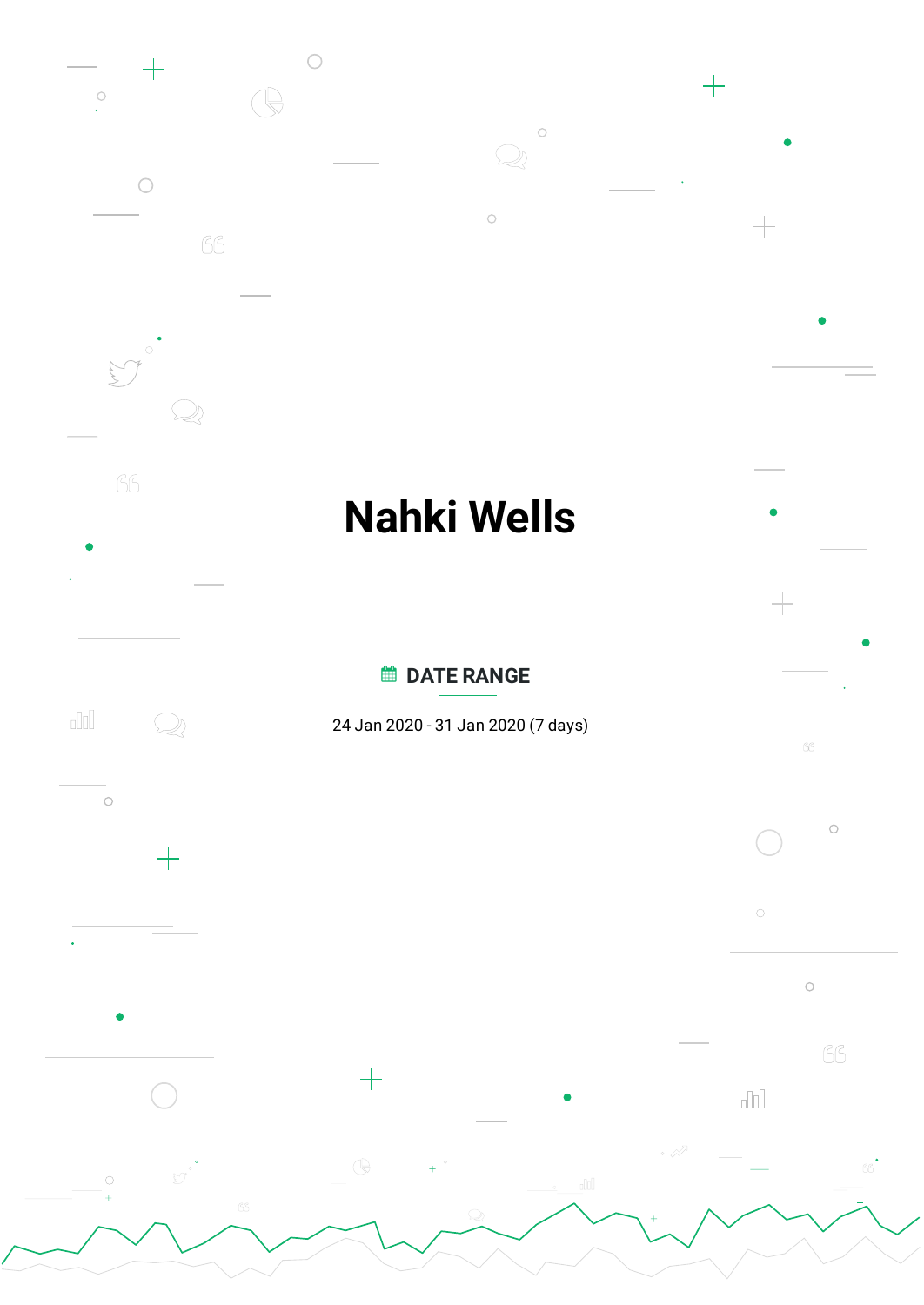

## **III** Volume of mentions graph





## **Mentions per category (comparing to previous period)**

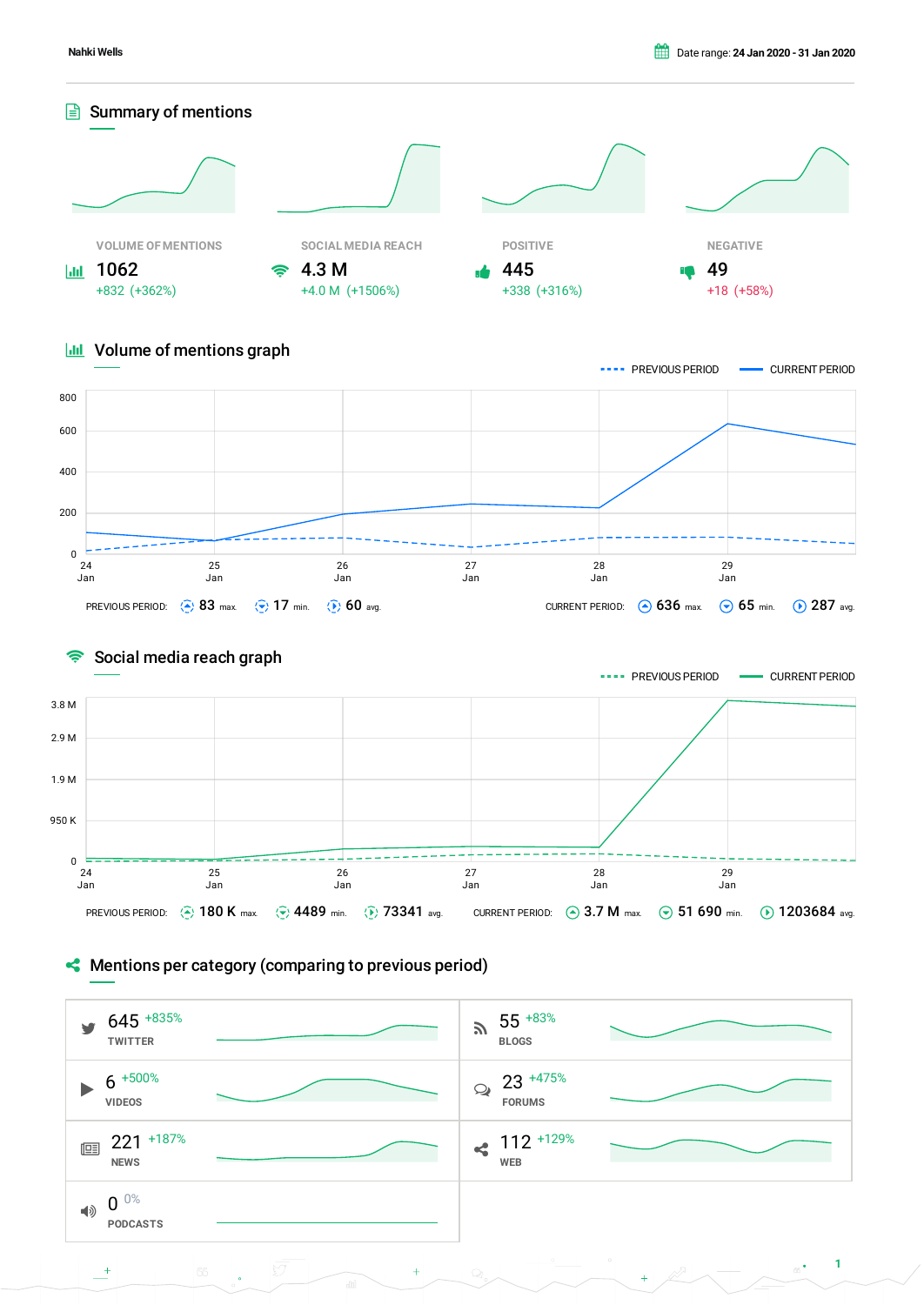$\bigstar$  Most popular mentions

| freflchamp<br>■ twitter.com                                                                         | 第 2020-01-29 00:40        |
|-----------------------------------------------------------------------------------------------------|---------------------------|
| Accord très proche entre Burnley et Bristol City pour le transfert de Nahki Wells. [Telegraph]      |                           |
| Samsagar27<br>witter.com                                                                            | <b>前 2020-01-30 15:59</b> |
| Dean Windass Nahki Wells James Hanson James Vaughan Eoin Doyle Jermaine Johnson Just some of the    |                           |
| TransferNewsCen<br>w twitter.com                                                                    | ■ 2020-01-30 01:44        |
| Bristol City have agreed a £4m deal to sign striker Nahki Wells from Burnley. (Daily Telegraph)     |                           |
| TransferSite<br><b>RANSFER</b><br>witter.com                                                        | <b>前</b> 2020-01-30 02:11 |
| □ RUMOUR: Bristol City are closing in on an agreement with Burnley to sign Nahki Wells on a perm    |                           |
| MailSport<br>Mail<br>5<br>■ twitter.com                                                             | ● 2020-01-30 02:15        |
| Bristol City agree deal to sign Nahki Wells from Burnley after his loan deal with QPR was cut short |                           |
| <b>BBCSport</b><br>6 SPORT<br>■ twitter.com                                                         | <b>前</b> 2020-01-30 05:31 |
| Josh Brownhill is set to have a medical at Burnley after the club agreed a fee with Bristol City.   |                           |
| <b>BBCSport</b><br>008<br>SPORT<br>■ twitter.com                                                    | <b>前 2020-01-30 05:55</b> |
| Its a transfer swap! Josh Brownhill Burnley Nahki Wells Bristol City Nahki Wells has signed for     |                           |
| TransferNewsCen<br>w twitter.com                                                                    | <b>前 2020-01-30 14:38</b> |
| OFFICIAL: Bristol City have signed striker Nahki Wells from Burnley for £4m on a three-and-a-half-  |                           |
| <b>BristolCity</b><br>$\frac{1}{2}$<br>$\blacktriangleright$ twitter.com                            | 10 2020-01-31 00:10       |
| □ Documents 니 New signings 니 Cool pictures of Nahki Wells https://t.co/ljrP33D1u1                   |                           |
| <b>ABL</b> bbcfoot<br>$\blacktriangleright$ twitter.com                                             | ● 2020-01-31 01:42        |
| Josh Brownhill: Burnley sign Bristol City midfielder for £9m, with Nahki Wells moving in other di   |                           |

 $-66$ 

 $\bullet$ 

 $\rightarrow$ 

 $\begin{tabular}{|c|c|} \hline \rule{0.2cm}{.04cm} \rule{0.2cm}{.04cm} \rule{0.2cm}{.04cm} \rule{0.2cm}{.04cm} \rule{0.2cm}{.04cm} \rule{0.2cm}{.04cm} \rule{0.2cm}{.04cm} \rule{0.2cm}{.04cm} \rule{0.2cm}{.04cm} \rule{0.2cm}{.04cm} \rule{0.2cm}{.04cm} \rule{0.2cm}{.04cm} \rule{0.2cm}{.04cm} \rule{0.2cm}{.04cm} \rule{0.2cm}{.04cm} \rule{0.2cm}{.0$ 

 $\overline{\phantom{a}}$ 

 $\begin{array}{ccccccccc}\n\circ & & & & & & \circ \\
\hline\n\circ & & & & & & \circ \\
\hline\n\end{array}$ 

 $+ 2$ 

**2**

 $_{\odot}$  .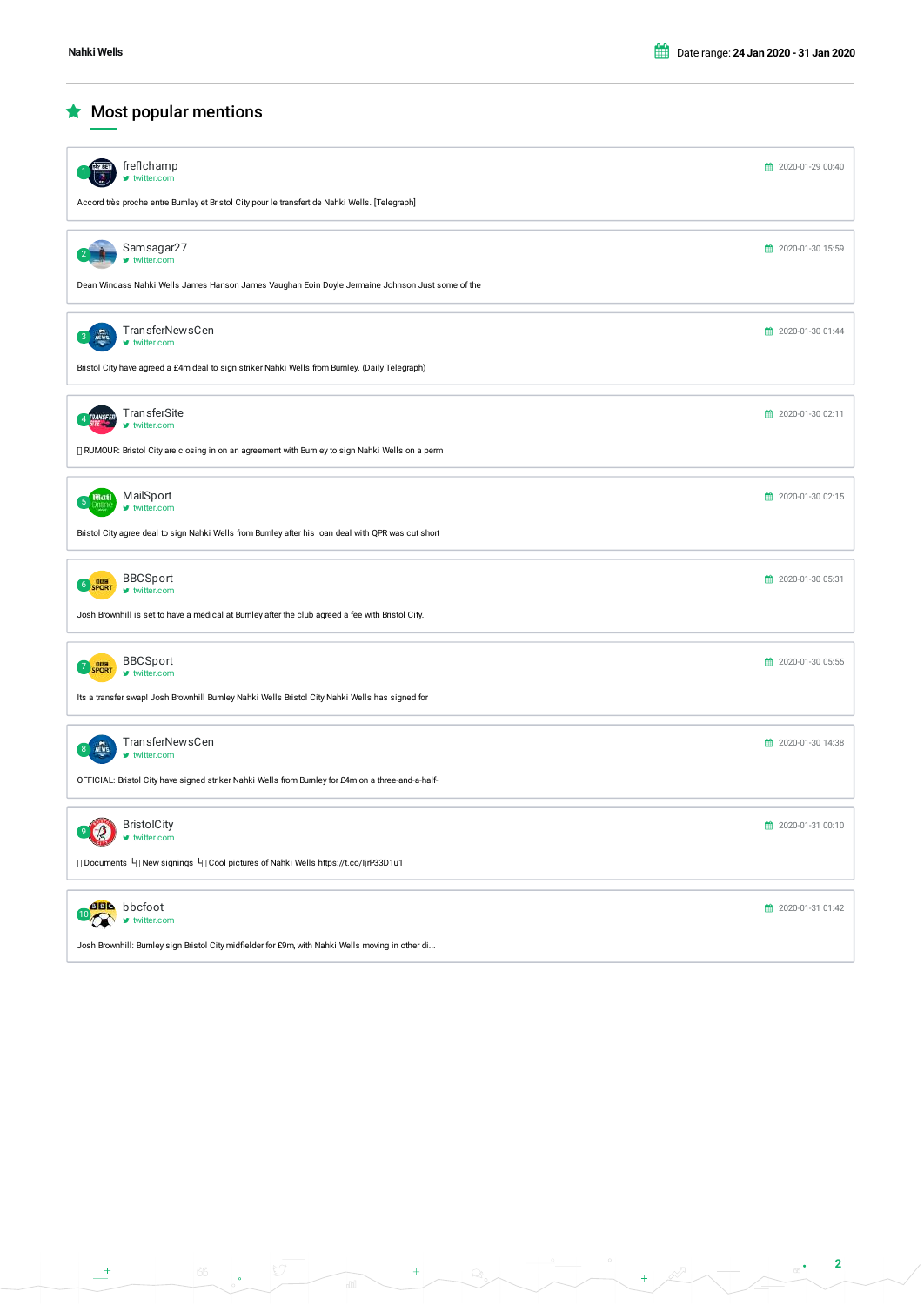## **Most active public profiles**

|                |                              | <b>PROFILE</b>       | $\blacktriangleright$ SOURCE | ຣ<br><b>REACH</b> | MENTIONS         |
|----------------|------------------------------|----------------------|------------------------------|-------------------|------------------|
| $\mathbf{1}$   | $\bullet$                    | footy90com           | V                            | 58 106            | 36               |
| $\mathbf{2}$   | (4)                          | sportsnews_2020      | y                            | 15                | 23               |
| 3              | GH.                          | <b>BristolBizz</b>   | y                            | 816               | 13               |
| 4              | $\qquad \qquad \blacksquare$ | <b>BernewsSports</b> | V                            | 2319              | 8                |
| 5              | ◉                            | BCFCDREW02           | y                            | 49                | 6                |
| 6              | $\widehat{\mathbf{z}}$       | bristolcitylive      | y                            | 6360              | 6                |
| $\overline{7}$ | <b>R</b>                     | alexjameshack        | y                            | 1967              | $5\phantom{.0}$  |
| 8              | Θ                            | GeeMacGee            | y                            | 7073              | 5                |
| 9              | 9                            | DarrenP26044012      | y                            | 31                | 4                |
| 10             |                              | <b>NFFCRED</b>       | y                            | 2520              | 4                |
| 11             | $\bullet$                    | shtmsn               | v                            | $\overline{2}$    | $\boldsymbol{4}$ |
| 12             | C                            | SkySportsLyall       | V                            | 29 4 73           | 4                |
| 13             | $\bullet$                    | QPRReport            | v                            | 7073              | 4                |
| 14             | C                            | ChamPionsh1p11       | y                            | 108               | 3                |
| 15             | $\frac{B}{A}$                | _TransfersHQ         | y                            | $\overline{4}$    | 3                |
| 16             | ◉                            | FootballTC2          | y                            | 9                 | 3                |
| 17             | $\bullet$                    | dandbennett97        | v                            | 404               | 3                |
| 18             | $\overline{2}$               | jbcfc_               | y                            | 1749              | 3                |
| 19             | ۷                            | jake95087253         | y                            | 30                | 3                |
| 20             | GER<br>Naturalist            | QPRNews365           | y                            | 23                | 3                |

# $\blacktriangleright$  Top public profiles

|                |                | <b>PROFILE</b>         | $\blacktriangleright$ SOURCE | $\bullet$<br><b>VOICE SHARE</b> | <b>INFLUENCE</b> |
|----------------|----------------|------------------------|------------------------------|---------------------------------|------------------|
| 1              | SPORT          | <b>BBCSport</b>        | v                            | 64.631%                         | 2.8M             |
| $\mathbf 2$    |                | footy90com             | v                            | 8.281%                          | 355 608          |
| 3              | $\circledcirc$ | DeadlineDayLive        | v                            | 4.148%                          | 178 133          |
| 4              | Riatil         | MailSport              | V                            | 3.08%                           | 132 250          |
| 5              | <b>City</b>    | SkyFootball            | y                            | 2.873%                          | 123 388          |
| 6              | $\bigoplus$    | <b>TransferNewsCen</b> | v                            | 2.215%                          | 95092            |
| $\overline{7}$ | ۸              | BurnleyOfficial        | y                            | 1.788%                          | 76 776           |
| 8              | 思              | bet365                 | y                            | 1.554%                          | 66740            |
| 9              | TRANSPER       | <b>TransferSite</b>    | y                            | 1.079%                          | 46352            |
| 10             | $\bullet$      | SportsPeteO            | y                            | 0.724%                          | 31 103           |
| 11             | $\bigoplus$    | sportingnewsww         | v                            | 0.709%                          | 30 45 6          |
| 12             | $\circledcirc$ | <b>BristolCity</b>     | v                            | 0.697%                          | 29 9 35          |
| 13             | Θ              | TransferChanger        | v                            | 0.641%                          | 27521            |
| 14             | <b>SER</b>     | bbcfoot                | V                            | 0.635%                          | 27 28 6          |
| 15             | C              | SkySportsLyall         | v                            | 0.467%                          | 20 041           |
| 16             | ES             | standardsport          | y                            | 0.435%                          | 18699            |
| 17             | $\circ$        | mercatosphera          | v                            | 0.365%                          | 15677            |
| 18             | FUV            | FLeagueWorld           | y                            | 0.277%                          | 11891            |
| 19             | 3              | MichelleOwen7          | v                            | 0.259%                          | 11 101           |
| 20             | $\bigoplus$    | FantasyFootyHub        | V                            | 0.218%                          | 9342             |

 $\mathcal{Q}_i$ 

 $+$ 

 $_{\rm dcl}$ 

 $\sqrt{66}$ 

 $\ddot{\phantom{0}}$ 

 $\overline{\mathbb{S}^{\mathcal{T}}}$ 

 $_{66}$   $^{\bullet}$ 

N)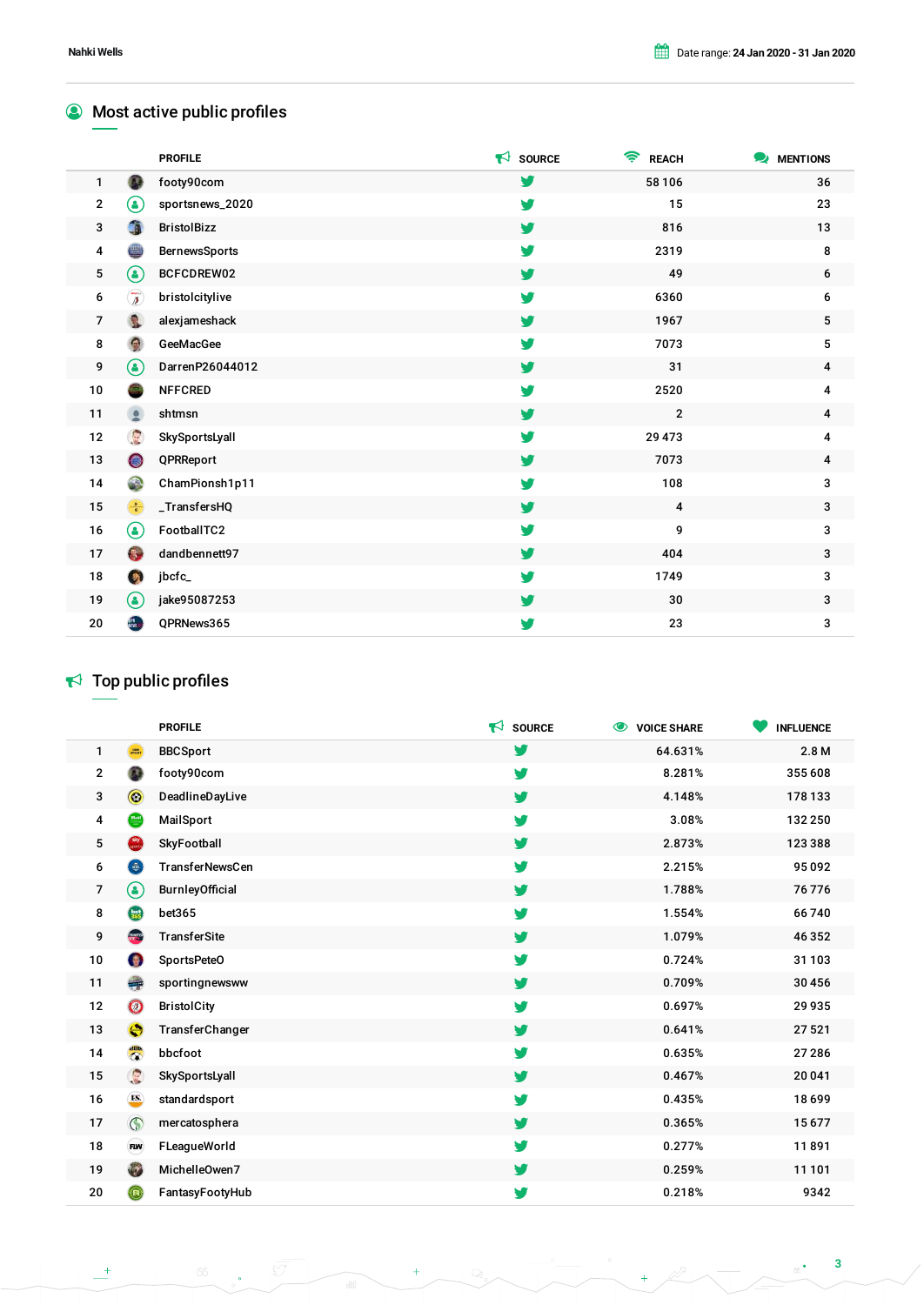#### $\blacktriangleright$  Most influential sites

|                | <b>SITE</b>              | <b>O</b> VISITS | <b>INFLUENCE SCORE</b> |
|----------------|--------------------------|-----------------|------------------------|
| 1              | youtube.com              | 18B             | 10/10                  |
| $\mathbf{2}$   | twitter.com              | 2.8B            | 10/10                  |
| 3              | reddit.com               | 1.5B            | 10/10                  |
| 4              | msn.com                  | 906 M           | 10/10                  |
| 5              | bbc.com                  | 448 M           | 10/10                  |
| 6              | dailymotion.com          | 398 M           | 10/10                  |
| $\overline{7}$ | theguardian.com          | 296 M           | 10/10                  |
| 8              | goal.com                 | 90 M            | 10/10                  |
| 9              | skysports.com            | 63 M            | 10/10                  |
| 10             | expressen.se             | 53 M            | 10/10                  |
| 11             | itv.com                  | 51 M            | 10/10                  |
| 12             | sportowefakty.wp.pl      | 45 M            | 9/10                   |
| 13             | dlvr.it                  | 21 M            | 9/10                   |
| 14             | sport.interia.pl         | 16 M            | 9/10                   |
| 15             | rokerreport.sbnation.com | 16 M            | 9/10                   |
| 16             | futhead.com              | 14 <sub>M</sub> | 9/10                   |
| 17             | hitc.com                 | 12 M            | 9/10                   |
| 18             | sofifa.com               | 11 M            | 9/10                   |
| 19             | futbin.com               | 11 M            | 9/10                   |
| 20             | tuttomercatoweb.com      | 11 M            | 9/10                   |

# $#$  Trending hashtags

|                | <b>HASHTAG</b>           | MENTIONS         |
|----------------|--------------------------|------------------|
| 1              | #bristolcity             | 74               |
| $\mathbf{2}$   | #qpr                     | 45               |
| 3              | #twitterclarets          | 26               |
| 4              | #championship            | 25               |
| 5              | #nffc                    | 19               |
| 6              | #burnley                 | $16\,$           |
| $\overline{7}$ | #city                    | $13\,$           |
| 8              | #burnleyfc               | $13$             |
| 9              | #bermuda                 | 11               |
| $10\,$         | #clarets                 | 10               |
| 11             | $\#$ bcfc                | 10               |
| $12$           | #premier_league          | 10               |
| $13\,$         | $#$ utc                  | 8                |
| $14$           | #burnleyofficial         | 8                |
| $15\,$         | #qprfc                   | 6                |
| $16\,$         | $\# {\sf ef} \mathtt{c}$ | $\mathbf 5$      |
| 17             | #htafc                   | $\boldsymbol{4}$ |
| ${\bf 18}$     | #football                | 4                |
| 19             | #sign                    | 3                |
| 20             | #recall                  | 3                |

 $\mathcal{Q}$ 

 $+$ 

olol

 $\ddot{\bullet}$ 

 $\frac{1}{\sqrt{2}}$ 

 $\frac{1}{\sqrt{2}}$ 

i<br>N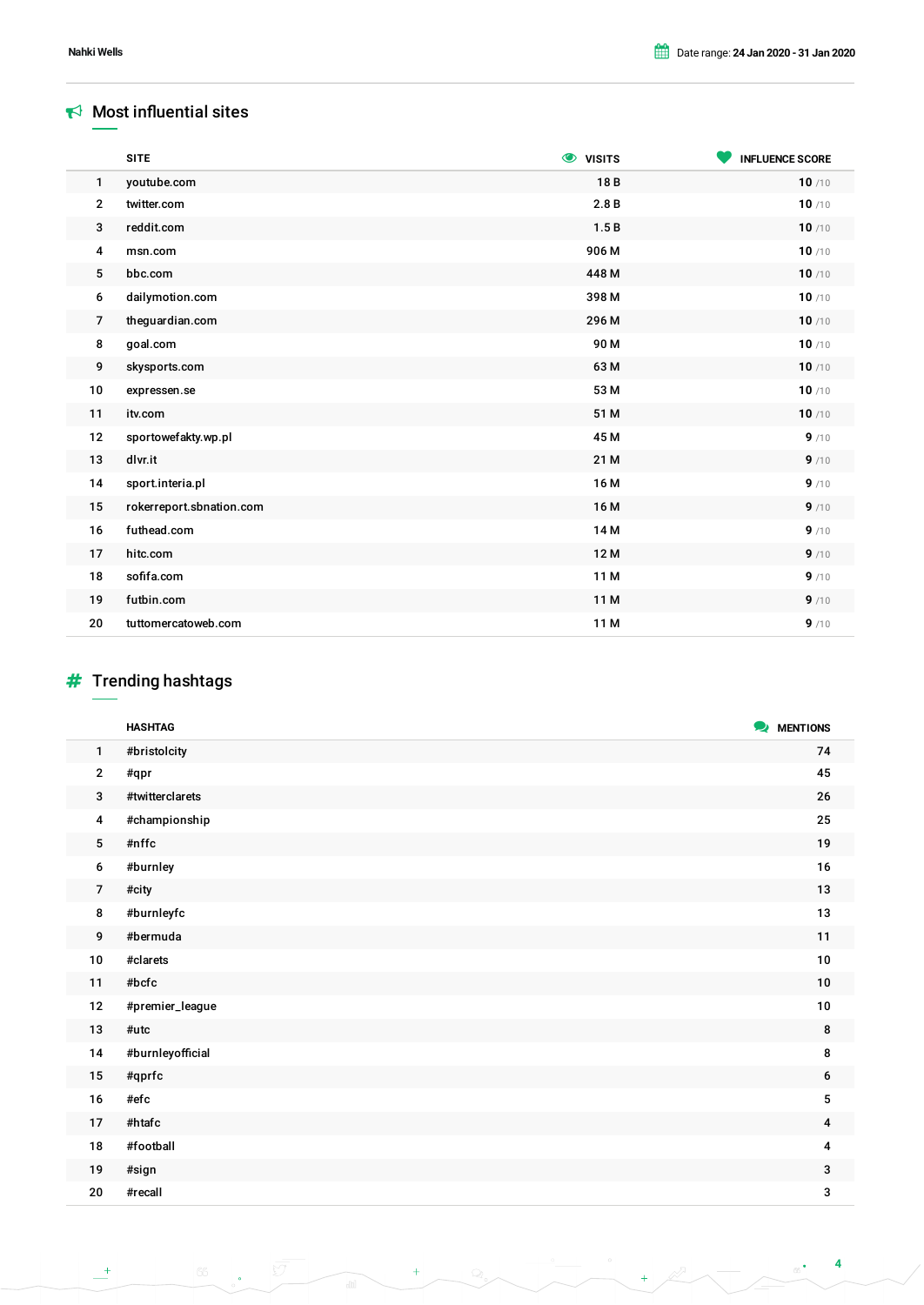#### **Most active countries**

|                | <b>COUNTRY</b>           | MENTIONS     | $\widehat{\mathbf{z}}$<br><b>REACH</b> |
|----------------|--------------------------|--------------|----------------------------------------|
| $\mathbf{1}$   | <b>BB</b> United Kingdom | 181          | 3.2 M                                  |
| $\overline{2}$ | $\blacksquare$ Germany   | 36           | 355 609                                |
| 3              | $\equiv$ Thailand        | 11           | 0                                      |
| 4              | United States            | 6            | 699                                    |
| 5              | Poland                   | 5            | 1885                                   |
| 6              | <b>G</b> Turkey          | 4            | 7057                                   |
| $\overline{7}$ | <b>B</b> Norway          | 3            | 779                                    |
| 8              | <b>n</b> Italy           | 3            | 19                                     |
| 9              | <b>H</b> Canada          | 3            | 123                                    |
| 10             | <b>Australia</b>         | 3            | 64                                     |
| 11             | <b>T</b> France          | 3            | 715                                    |
| 12             | <b>Brazil</b>            | 3            | 4200                                   |
| 13             | $\blacksquare$ Indonesia | 3            | 65                                     |
| 14             | <b>Nigeria</b>           | $\mathbf 2$  | 179                                    |
| 15             | $\equiv$ Iceland         | $\mathbf{2}$ | 1789                                   |
| 16             | United Arab Emirates     | $\mathbf 2$  | 1475                                   |
| 17             | <b>T</b> Ireland         | $\mathbf{2}$ | 589                                    |
| 18             | <b>Nexico</b>            | $\mathbf 2$  | 231                                    |
| 19             | <b>N</b> Vietnam         | $\mathbf{1}$ | 21                                     |
| 20             | $\blacksquare$ Rwanda    | 1            | 83                                     |

# Numerical summary

| 1062<br>6<br><b>MENTIONS</b>                | 651<br> Jil<br><b>SOCIAL MEDIA MENTIONS</b>      | 411<br>K<br><b>NON-SOCIAL MENTIONS</b> | 4.3 M<br>51<br><b>SOCIAL MEDIA REACH</b> |
|---------------------------------------------|--------------------------------------------------|----------------------------------------|------------------------------------------|
| 10<br>$\circledcirc$<br><b>INTERACTIONS</b> | <b>SHARES</b>                                    | g<br><b>LIKES</b>                      | 445 90%<br><b>POSITIVE MENTIONS</b>      |
| 49 10%<br><b>NEGATIVE MENTIONS</b>          | 55<br>$\mathbf{z}$<br><b>MENTIONS FROM BLOGS</b> | 23<br>Q<br><b>MENTIONS FROM FORUMS</b> | ь<br><b>NUMBER OF VIDEOS</b>             |

 $66$ 

 $\begin{tabular}{|c|c|} \hline \rule{0.2cm}{.04cm} \rule{0.2cm}{.04cm} \rule{0.2cm}{.04cm} \rule{0.2cm}{.04cm} \rule{0.2cm}{.04cm} \rule{0.2cm}{.04cm} \rule{0.2cm}{.04cm} \rule{0.2cm}{.04cm} \rule{0.2cm}{.04cm} \rule{0.2cm}{.04cm} \rule{0.2cm}{.04cm} \rule{0.2cm}{.04cm} \rule{0.2cm}{.04cm} \rule{0.2cm}{.04cm} \rule{0.2cm}{.04cm} \rule{0.2cm}{.0$ 

 $\sim$   $\Omega$ 

 $\frac{1}{\sqrt{2}}$ 

 $\begin{picture}(180,10) \put(0,0){\line(1,0){10}} \put(10,0){\line(1,0){10}} \put(10,0){\line(1,0){10}} \put(10,0){\line(1,0){10}} \put(10,0){\line(1,0){10}} \put(10,0){\line(1,0){10}} \put(10,0){\line(1,0){10}} \put(10,0){\line(1,0){10}} \put(10,0){\line(1,0){10}} \put(10,0){\line(1,0){10}} \put(10,0){\line(1,0){10}} \put(10,0){\line($ 

 $\begin{array}{c|c|c|c} \hline & \mathcal{A} & \mathcal{A} & \mathcal{A} & \mathcal{A} & \mathcal{A} & \mathcal{A} & \mathcal{A} & \mathcal{A} & \mathcal{A} & \mathcal{A} & \mathcal{A} & \mathcal{A} & \mathcal{A} & \mathcal{A} & \mathcal{A} & \mathcal{A} & \mathcal{A} & \mathcal{A} & \mathcal{A} & \mathcal{A} & \mathcal{A} & \mathcal{A} & \mathcal{A} & \mathcal{A} & \mathcal{A} & \mathcal{A} & \mathcal{A} & \mathcal{A} & \mathcal{A} &$